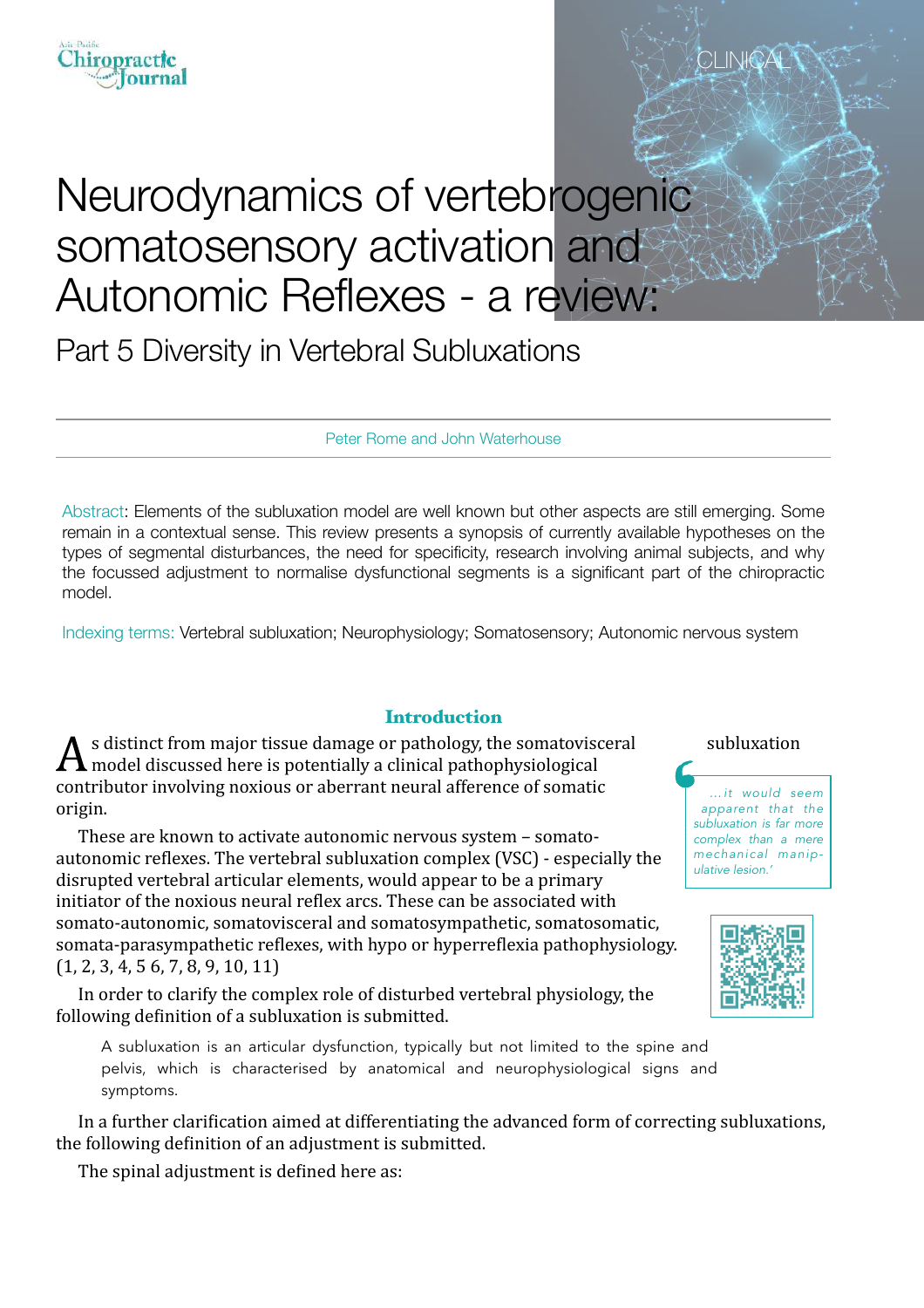The physical application of a highly developed and finely tuned advanced form of manual or instrument intervention directed to restoring joint and neural physiology in order to ameliorate associated signs and symptoms.

Other models of this lesion have also been proposed for a subluxation construct. Such a range of hypotheses would also suggest that there may be different forms of subluxations as well as being more than a simple mechanical displacement. Perhaps individual or various combinations of these models may be the somatic component activating somatovisceral reflexes. The range of subluxation models, or elements thereof reflect the complexity of the entity, they include:

- $\triangleright$  Biomechanical (12)
	- $\bullet$  Intervertebral hypermobility  $(12)$
	- $\bullet$  Intervertebral hypomobility  $(13)$
	- $\bullet$  Intervertebral dyskinesia (13)
	- $\bullet$  Intervertebral misalignment  $(12)$
- $\triangleright$  Biomechanical fault (14)
- ▶ Dysafferentation Model (15)
- ▶ Facilitation Model (16)
- $\blacktriangleright$  Functional neurology model (17)
- $\blacktriangleright$  Malposition (18)
- $\blacktriangleright$  Mechanical model (fixation, hypermobility) (19)
- $\blacktriangleright$  Meniscoid entrapment (20)
- $\triangleright$  Neurobiologic model (21)
- $\blacktriangleright$  Neurofasciogenic model (22)
- $\triangleright$  Neurological model (18)
- $\blacktriangleright$  Nuclear fragmentation (19)
- $\rightarrow$  Periarticular adhesions (23)
- $\blacktriangleright$  Putative effects of the VSC (12)
	- Encroachment of intervertebral foramen or spinal canal
	- Altered afferent input from spinal and paraspinal tissues
	- Dentate ligament mediated cord distortion
- ▶ Sensory model (24)
- $\blacktriangleright$  Somatosensory model (25)
- $\blacktriangleright$  The fixation hypothesis (26)
- ▶ Trophic Model (18)
- $\triangleright$  Unified model for phases of VSC (27)
- $\rightarrow$  Zygapophyseal joint sprain (28)

Senzon explored a detailed examination of the vertebral subluxation in a 10-part series with the models discussed in Part 9 in particular. (29) Other reviews have discussed the medical use of the subluxation model.  $(30, 31)$ 

Despite reported amelioration following segmental adjustments of vertebral subluxations as recorded in the literature, (32, 33) this VSC entity has attracted controversy regarding its existence. (34) However, to the authors' knowledge, apart from superficial opinion and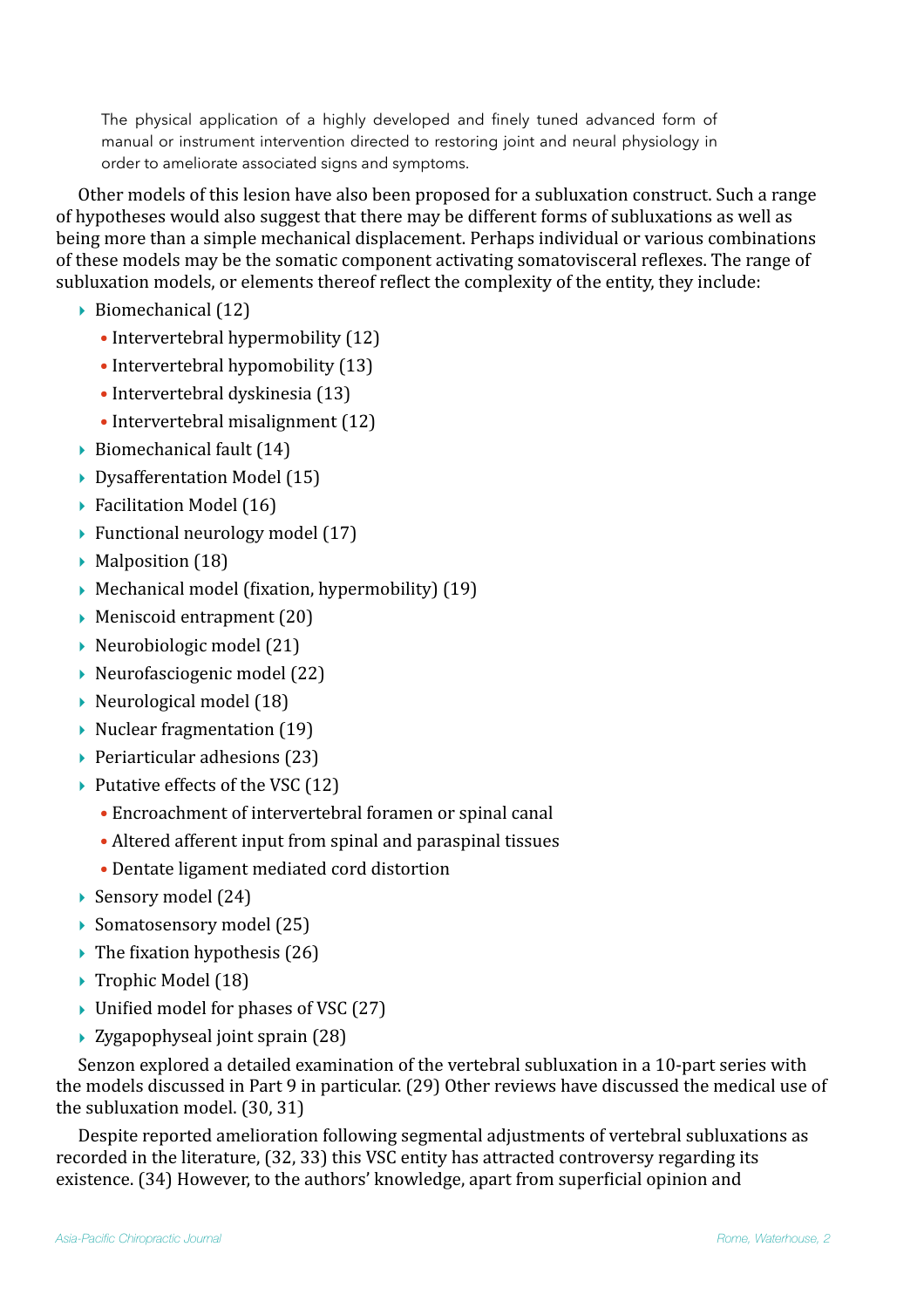unsubstantiated impressions and World Health Organisation recognition, (35) no formal evidential studies appear to have been produced to contradict it.

The target lesion for a specific adjustment must differ from other physically and functionally normal segments in order to have associated clinical signs and symptoms, and for them to respond to manipulative care. This would constitute cause and effect criteria which would justify conducting the corrective procedure of an adjustment.

In addition, there would be no valid reason in trying to manipulate a normally positioned and functioning asymptomatic vertebral segment. If the symptoms and signs are designated as vertebrogenic, then 'normal' functioning segments of the spine could hardly be held responsible. Unless presenting for ongoing supportive care where there may be no symptoms present, yet the clinician detects the presence of VSC's, much like a dentist may detect evidence of dental decay which is not yet symptomatic, a patient is unlikely to present themselves for care.

To question the legitimacy or effects of a *Somato-Autonomic Visceral Complex* (SAVC) hypothesis based merely on unsubstantiated opinion which lacks formal investigative research, demonstrates uninformed, unscientific, prejudicial bias. To do so is wilful ignorance of the available published evidence. Original scientifically researched evidence rejecting vertebral subluxation complex (VSC) concepts have not been forthcoming or seriously attempted.

As Stated by Sato et al, '*Thus the decrease in blood pressure and renal nerve activity during manipulation of the spine are thought to be supraspinal reflexes.'* (36) It would be more appropriate for those questioning the VSC to call for research to derive a definitive explanation as to why these segmental lesions seem directly related to patient symptoms, when a specific vertebral adjustment regularly alleviates those symptoms.

In 2011, Desmarais and colleagues demonstrated that thoracic spine manipulation may modulate somatosympathetic reflexes at a segmental level in health human subjects. Colloca, Keller et al. mechanically manipulated Merino sheep subjects with impulse instruments to study multi-axial vertebral segment motion. (37, 38, 39). Research of the science of subluxations and manipulation are noted both historically (40, 41), and in more recent reviews. (42, 43, 44) (Table 1)

Other professions now adopting forms of manual therapy have designated various terms for the subluxation finding. It is this entity that needs to be clinically identified and quantified in consideration with its articular component, in order to resolve the disturbances through specific manipulation. The clinical efficacy of spinal manipulation in addressing the lesion as a cause and effect observation may depend on a range of factors including:

- site
- duration
- severity
- degenerative change $(s)$
- trauma
- patient age
- hobbies
- pastimes, and
- occupation.

While most VSCs can be corrected or ameliorated, these factors may at times determine grounds for ongoing management or supportive care due to a loss of stability leading to recurrences. Such cases often require specific exercise programs to help strengthen such sites and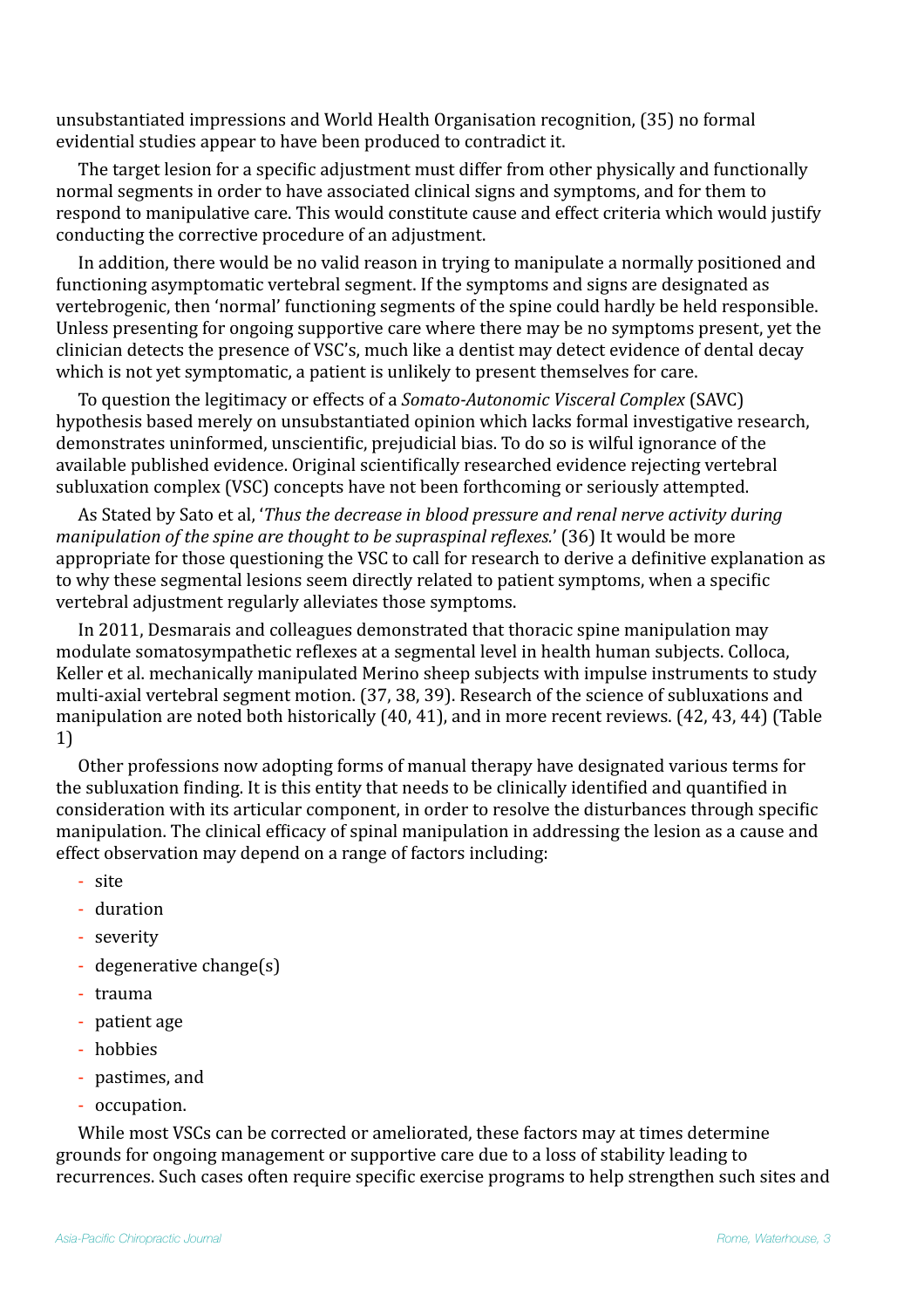minimise exacerbations and relapses, along with lifestyle changes when they are indicated. (3, 4, 7, 12)

| <b>SEGMENT LEVEL</b>             | <b>ASSOCIATED ORGAN/</b><br><b>FUNCTION</b>                                | <b>AUTHOR</b>                          | <b>JOURNAL/YEAR</b>                 |
|----------------------------------|----------------------------------------------------------------------------|----------------------------------------|-------------------------------------|
| C1/C2 (Rats)                     | Heart/hypertension                                                         | He, Lv, Li, et al (70)                 | Biomed Res Int. 2017                |
| T2/T3                            | Raynaud's Disease                                                          | Fraser DM (71)                         | Textbook, 1990                      |
| <b>T4</b>                        | Glove paresthesias                                                         | McGuckin N (72,73)<br>DeFranca, Levine | Textbook, 1986<br><b>JMPT, 1995</b> |
| T5                               | Angina pectoris                                                            | Hamberg, Lindall<br>(74)               | ACTA Med Scand,<br>1981             |
| T <sub>5</sub><br>(Rat subjects) | Impaired left ventricular<br>function with enhanced<br>sympathetic support | Lujan<br>Janbaih<br>DiCarlo (75)       | J Applied Physiol,<br>2012          |
| T5/6 (T4-T7)                     | Gastro-duodenal                                                            | Lewit (76)                             | Textbook, 1985                      |
| T6 'Anterior'                    | Dyspepsia                                                                  | Rome (77)                              | Chiropr J Aust, 2000                |
| T6-T9                            | Duodenal or gastric<br>ulcers                                              | Kameith (78)                           | Arch Orthop Unfallchir,<br>1958     |
| [T13 (Rat)                       | Adrenal                                                                    | Isa et al (79)                         | Neuro Sci, 1985                     |
| Multiple (Rat)                   | Depending on level<br>Organ specific                                       | Kimura A, Sato A<br>(80)               | Jpn J Vet Res. 1997                 |

**Table 1:** Nominated segmental associations

As with the diagnosis of headaches, chest pain, short sightedness and psychiatry, a large degree of subjective input may be beneficial to confirm the diagnostic localisation in the case of a VSC. Apart from clinical indications of patients' presenting symptoms and signs, at times patients may also require functional, static or other radiological imaging for further assessment, in order to rule out the possibility of contraindications for physical care. At times, imaging can assist in indicating the most likely area warranting attention as the cause of a patient's symptoms. A thorough case history and examination may comprise a physical palpation, motion palpation, as well as the standard physical, neurological, and orthopaedic testing. The results often correlate with the patients' symptoms as a starting point.

Clinically, a similar rationale with neural implications could be compared to that involved in the reduction of vertebrogenic pain, in cases of intercostal neuralgia, or in subluxation-related sciatica; a condition which can ultimately result in symptoms of paresthesias, dysesthesias, muscle dysfunction of weakness and muscle atrophy. Vertebrogenic conditions cannot logically be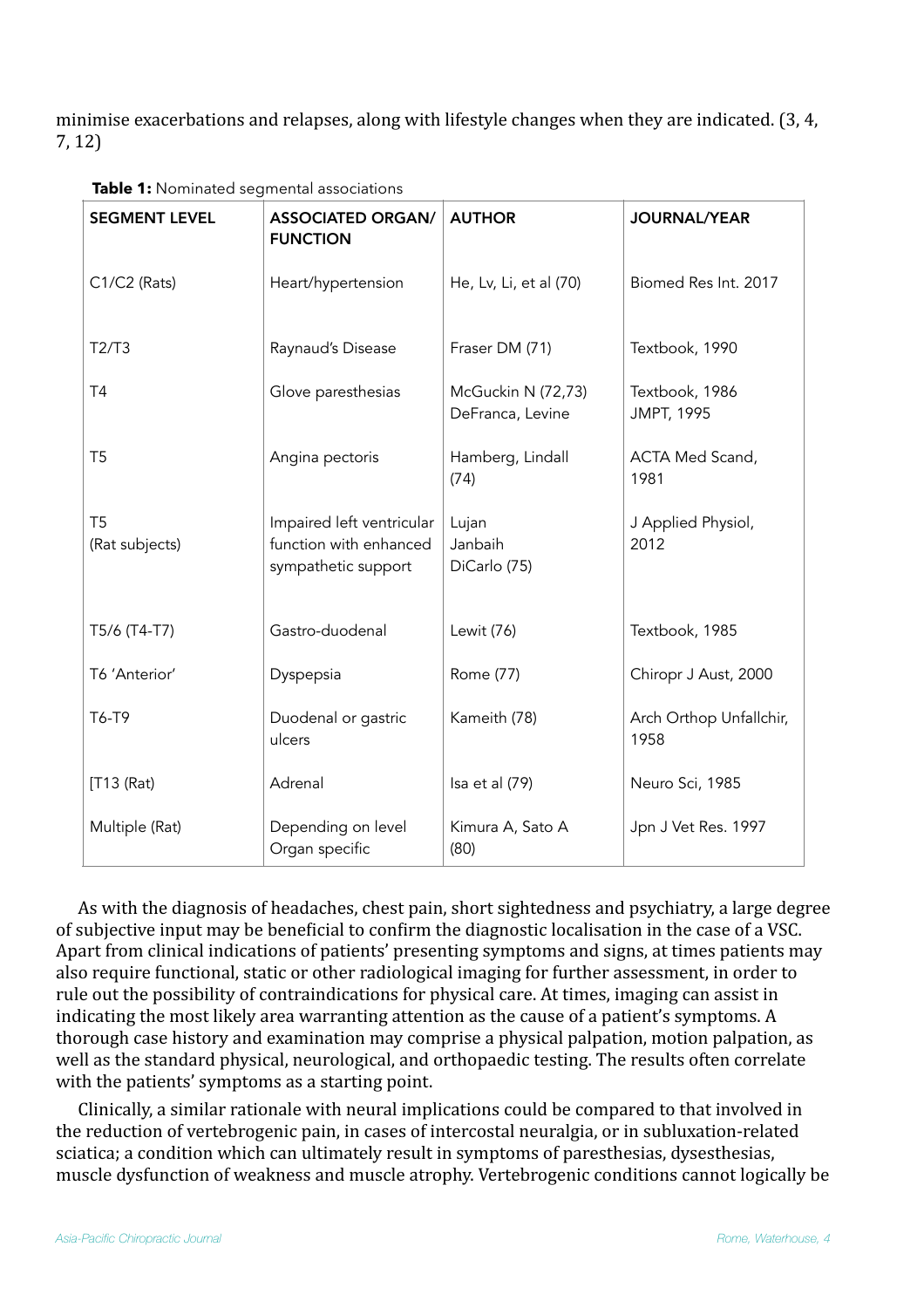confined solely to musculoskeletal conditions or an 'MSK' model, because of the deep integration and influence with the ANS.  $(48, 49, 50)$ 

A comorbidity relationship of back pain and certain so-called visceral conditions was noted in 2017 by de Luca and colleagues. They discussed an association of such conditions as diabetes, cardiovascular disorder, obesity, and pulmonary disease with low back pain. The research did not however determine the effect a reduction in the back pain may have had on those conditions. (51)

In more recent times, and contrary to a 1972 opinion proposed by Wyke, Giles discovered free nerve endings in the synovial folds of lumbar vertebral facets. This anatomical contribution tends to focus attention on the disturbed facet being a primary cause of spinal pain, and refocuses more evidence on the importance of restoring normal articular sensory input. (52, 53, 54, 55)

In a detailed presentation, Lee and Salter note chondrocyte mechanotransduction as one of a number of functions at the cellular level which transmits sensory signals to chondrocytes under compressive strain. These histological physical features provide a far more complex picture than just a physical cartilage surface with dysfunction or minimal displacement.  $(56, 57)$ 

In considering these aspects, it would seem apparent that the subluxation is far more complex than a mere mechanical manipulative lesion. If this was not the case, it would not be independently raised in the literature in association with noted common but apparent neurological symptoms, such as cervicogenic headaches, dyspepsia, blood pressure changes and HRV. See Parts 6, 7, 8 and 10 of this series.

This VSC condition also raises questions regarding the point at which displacement of a conventionally defined subluxated vertebra begins to become clinically significant and at which stage it affects somatosensory and other neuromusculoskeletal symptoms, as well as the mechanism that allows it to develop. The symptoms essentially demonstrate that subluxations involve more complex issues than just physical displacement and dysfunction.

# **Vertebrogenic-segment specific**

Chiropractic has primarily based its health care model on the neurophysiology of articular segmental spinal influence. (58, 59, 60) Kirpalani and Mitra cited research of the cervical spine and stated that *'each joint produces a distinct referred pain pattern.'* (61.) The efficacy of this is supported by numerous case reports as noted in the literature, most notably the *Index to Chiropractic Literature.* (32)

In 1921, Firth published a chiropractic text with extensive correlations between specific spinal segments and particular clinical findings. Prior to that, in 1910 Palmer had noted a correlation between certain spinal segments and particular visceral and other conditions. (62, 63)

Also one hundred years ago, a medical study by Winsor at the University of Pennsylvania in 1921 conducted autopsies of 75 human and 22 cat subjects. He noted an association of spinal segmental specificity with diseased organs, a 96% correlation rate. In this study, his table of visceral disturbances lists 14 separate conditions. (64)

Warren claims that Winsor set out to disprove the chiropractic hypotheses, only to find his research was consistent with these concepts. (65)

In 1992, Jänig and McLachlan stated that '*The autonomic nervous system supplies each type of target organ via separate pathways which consists of sets or pre-and postganglionic neurones with distinct patterns of reflex activity.*' This has a homeostatic role in the protection and regulation of bodily functions. (66, 67)

It is noted further that neural irritation as explained by Sato and Schmidt, that in relation to the sympathetic reflexes in cats that '*The size of the early reflex component was largest when the*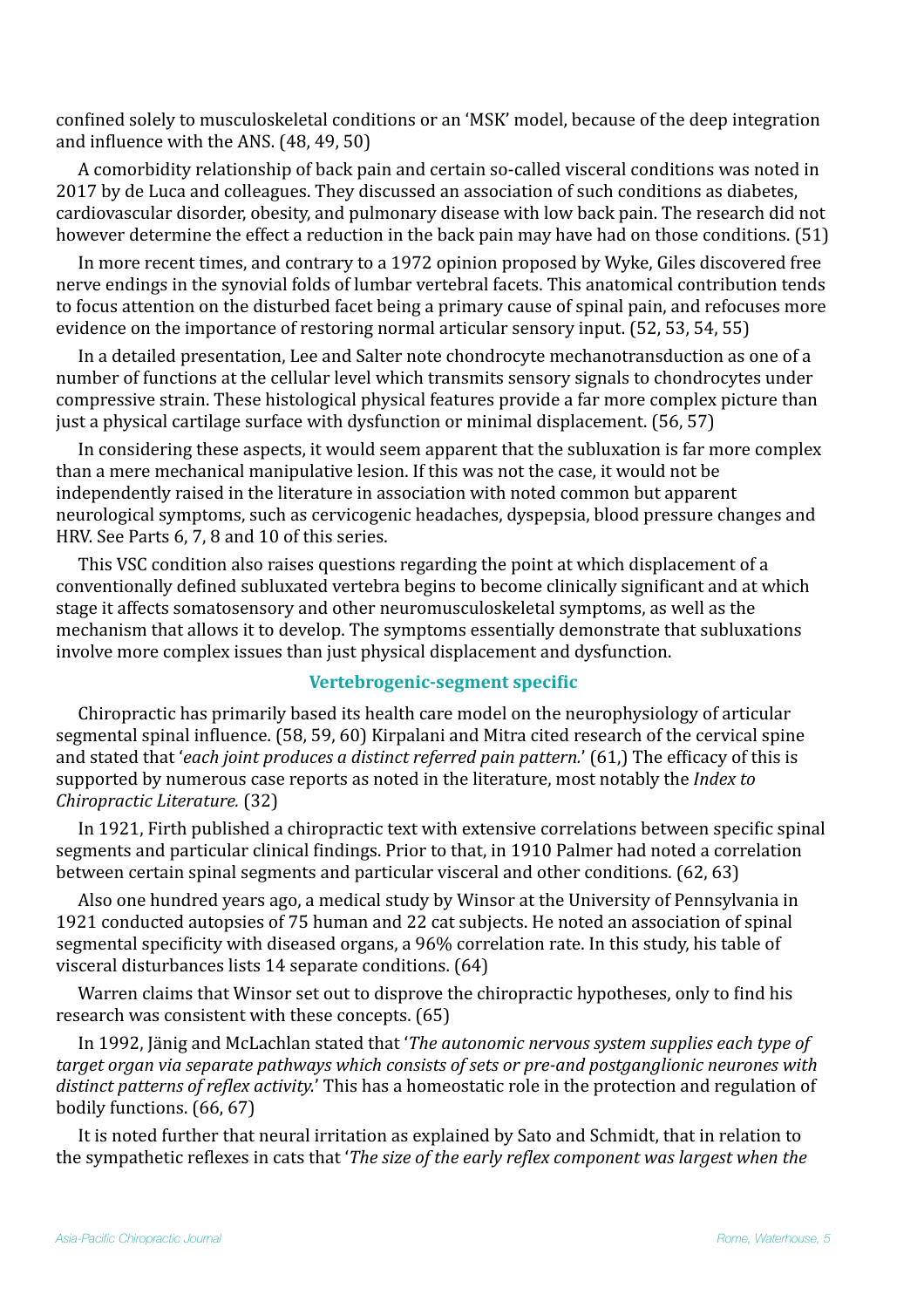afferent volley entered the spinal cord at the same segment or at the segment adjacent to the white *ramus*.' (68) 

Cramer and Darby note rather specific vertebral correlations with organ nociception through preganglionic autonomic fibres. Their studies support the clinical observation of potential influence through spinal manipulation – the somatovisceral reflex association. They note that '*Since pain is the most important clinical visceral sensation, knowledge of the spinal cord segments* to which visceral afferent fibers project (which is the same location as the sympathetic *preganglionic cell bodies)* is extremely important. This knowledge allows the clinician to more *effectively diagnose pathological conditions occurring in the viscera.'* (69)

Stochkendahl and Christensen report 'segmental dysfunction of the cervical and thoracic spine' *among other musculoskeletal disorders, as being "under-diagnosed"* as well as a possible cause of thorax pain syndromes. While they recognise that the more serious considerations of chest pain must take priority, some 80% may be benign and approximately 50% of these would be musculoskeletal. The diagnostic and treatment consequences of these facts may at times be complex. (81)

In chiropractic research reported in *Neuroscience Letters*, Desmarais et al demonstrated segmentally responsive somatosympathetic reflexes throughout the thoracic spine. They found that spinal manipulation could modulate the effect of the supraspinal sympathetic reflex skin response to a heat stimulus in healthy humans. (37)

In further research in 1996, Kimura and colleagues confirmed that localised somatic stimulation of spinal-cardiac sympathetic reflexes in rats were segmentally organised.

# **Adrenal glands**

Isa et al studied anaesthetised rat specimens, where somatic stimulation at the T13 segmental innervation level was activated through pinching, brushing and electric shock to the skin demonstrating a corresponding response of the adrenal glands. They noted '*clear and consistent decreases in blood pressure and renal nerve activity.'* (79, 83)

Sato et al noted an adrenal response with vertebral joint stimulation on rats at spinal levels between T10 and L5. Sato also anaesthetised animals in order to eliminate emotional factors. They found that somatic afferent stimulation can regulate visceral function and that particular organs can at times be segment-specific in regards to gastric motility and urinary vesical contractility.  $(84, 85, 86)$ 

Others have also noted similar segmental anatomo-physiological associations. Using rat subjects, Strack et al noted that the adrenal gland was supplied with multi-segmental input from sympathetic preganglionic neurons and dorsal root ganglion cells. In acknowledging segmental specificity, they noted that one segment was the dominant source of the innervation. (87)

### **Grisel Syndrome**

A vertebral subluxation has been recognised as being associated with a relatively rare pathophysiological medical condition of the upper cervical spine called *Grisel Syndrome*. This has been designated as being of uncertain etiology and usually, but not always, presents in children. (88) As a viscerosomatic reflex primary finding, the displacement of a cervical vertebra is adjudged to follow a range of conditions such as acute lymphadenopathy, head-neck surgery, infection, musculoskeletal (cervical ligamentous), physical trauma, and head/neck inflammation. Whether this associated displacement is cause or effect has not been definitively determined, but an apparent neural reflex is noted.

Until relatively recently, the conventional allopathic version of a subluxation would seem to be considered as a purely osseous anatomical displacement with limited consideration of its effects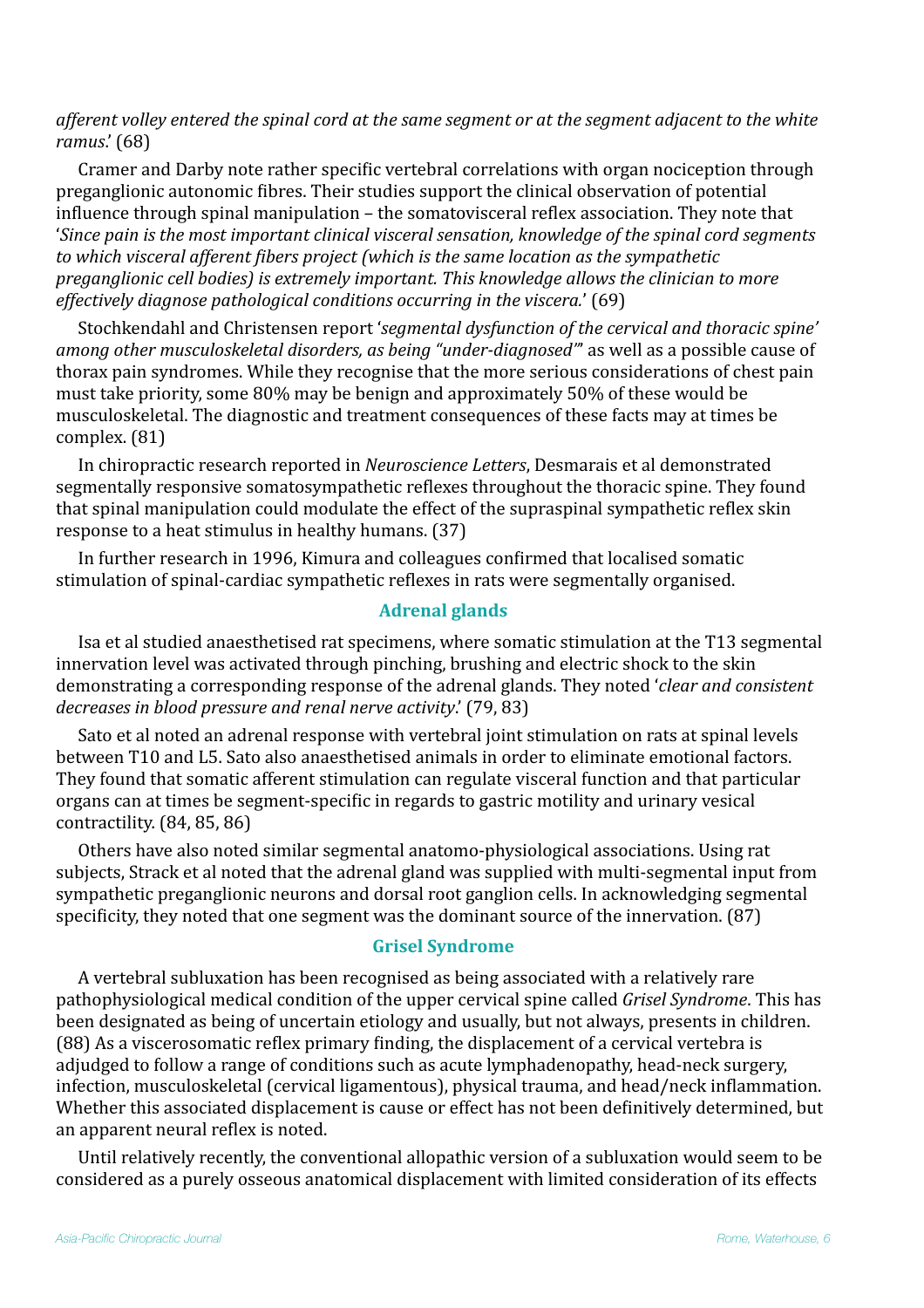on associated structures or physiological functions, especially neurological aberrations. Further, this interpretation does not appear to identify or differentiate the degree of displacement which may initiate the onset of symptoms - be they subtle or overt. (89, 90, 91, 92)

While *Grisel Syndrome* is generally considered to be identified by the increase of the C0/C1 predental interspace, Martinez and colleagues identified a case involving a C2/C3 subluxation, while Lopes and Li identified a case at the C3-C4 level. The mechanism of how an infection may initiate a subluxation does not appear to have attracted serious consideration. (93, 94)

This syndrome characterises the integration of particular vertebral subluxations with autonomic and visceral components.

#### **Scolioses**

Lateral spinal curves in scolioses deviate from the midline and range from mild to severe. They may also be subject to VSC dysfunction within those curves. Manipulative management may address those VSCs, but it is also clinically important to restore them towards normal segmental mobility, function for symptomatic amelioration. In addition, maintaining general spinal flexibility within the patient's comfortable limits is also important.  $(95, 96, 97, 98)$ 

In 1933 and again in 1940, research published by Ussher noted a correlation between particular spinal regions and *simulated condition* of specific organs. This association was related to patterns in lateral spinal curvature. (99, 100)

In a similar vein in 1958, Kameith reported radiographic findings indicating an association between scoliotic orientation and either gastric or duodenal ulcers. He noted that 'the percentile distribution of right-sided and left-sided scolioses coincided with the percentages of duodenal and *gastric ulcers…(and further that )…all the scolioses involved vertebral segments corresponding to the stomach and duodenum, that is, T6 to T9.'* Kameith's findings appear to be supported by those of Giampietro et al in 2013, who noted the association of congenital scoliosis and certain health problems. (78, 101)

### **Congenital vertebral anomalies**

A radiological study by Schey in 1976 examined a relationship between spinal anomalies and visceral abnormalities. While thought to be embryological in origin, there was a high correlation between the particular osseous spinal anomalies and visceral abnormalities. Although not considered vertebrogenic, the vertebro-visceral correlation would be considered relevant in a somato-visceral correlation. (102)

Denton found genitourinary tract and anal anomalies in 53% of cases correlated with lower spine anomalies - particularly sacral. Beals and colleagues noted that  $61\%$  of 218 patients with vertebral anomalies exhibited anomalies affecting seven systems. The segmental level only had a mild degree of correlation with the associated diagnosis. (103, 104, 105)

Trenga and colleagues found a 55% correlation of spinal cord anomalies associated with congenital spinal segments. They noted that the more complex the congenital malformation, the greater the incidence of cord anomaly. (106) On the other hand, Theiss and colleagues found minimal correlation between Klippel-Feil syndrome and cervical symptoms. (107)

The identification of block vertebrae by motion palpation is relatively straightforward as noted by Humphreys et al who concluded that 'relatively inexperienced examiners are capable of *correctly identifying inter-segmental fixations in the cervical spine.'* However, the subtleties of degree, direction and type of dysfunction and/or minor displacement requires sensitive palpation and appreciation of the minutiae of subluxations. (108)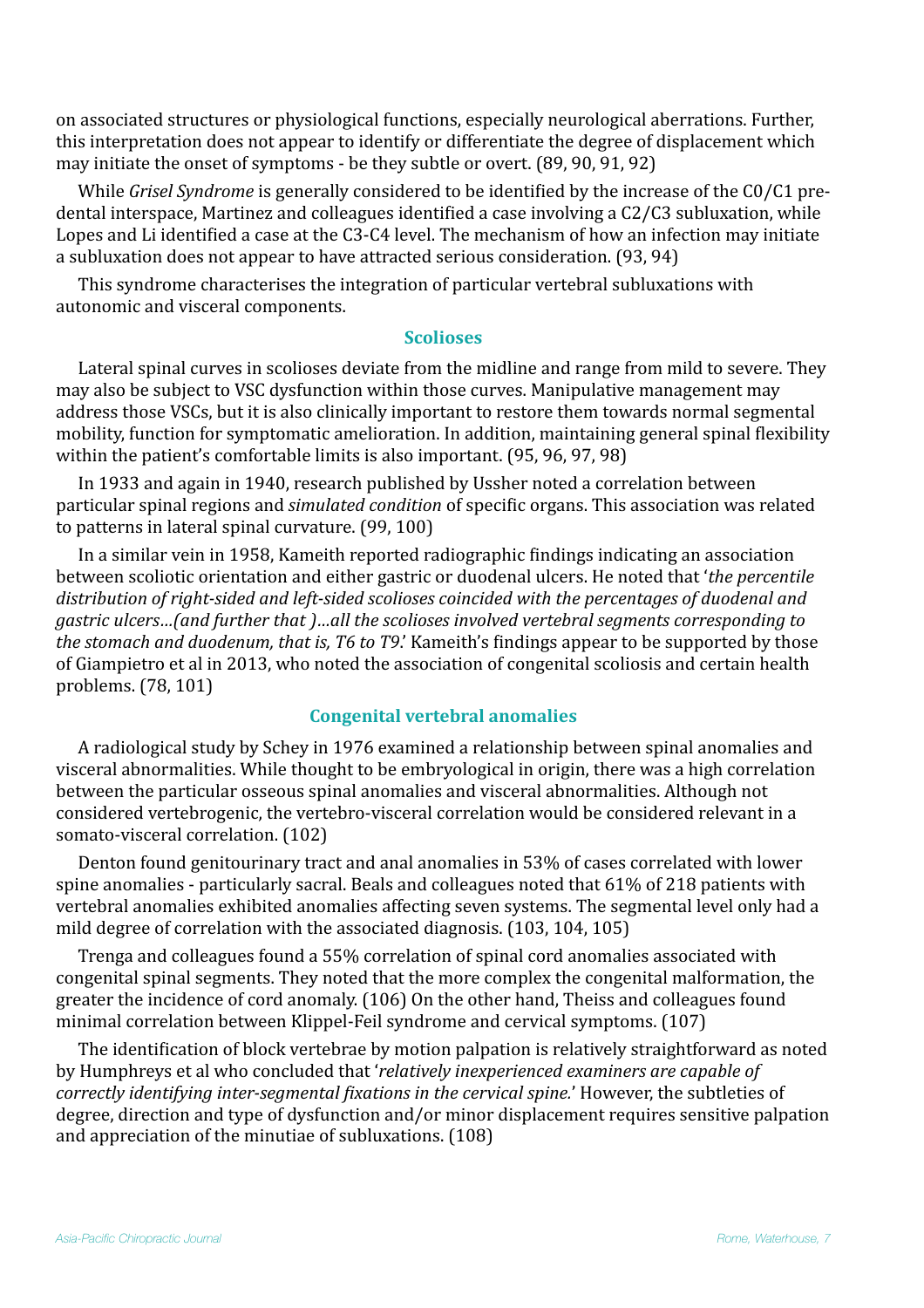#### **Conclusion**

The independent and chiropractic evidence presented tends to confirm the model of a pathophysiological role of somato-autonomic factors associated with vertebral subluxations. We could not locate any evidence which contradicted this statement.

Ongoing chiropractic research continues to elucidate how the removal of VSCs produces the necessary benefits, especially at the neuronal level. It would be anticipated that such data would help explain apparent clinical efficacy.



Peter Rome DC (ret), FICC [cadaps@bigpond.net.au](mailto:cadaps@bigpond.net.au) John D Waterhouse DC. FACC Private practice, Melbourne

*Cite:* Rome P. Waterhouse JD. Neurodynamics of vertebrogenic somatosensory activation and Autonomic Reflexes - a review: Part 5 Diversity in Vertebral Subluxations. Asia-Pacific Chiropr J. 2021;1.4. URL [apcj.net/papers-issue-2-4/](http://apcj.net/papers-issue-2-4/#RomeWaterhousePart5Diversity) [#RomeWaterhousePart5Diversity](http://apcj.net/papers-issue-2-4/#RomeWaterhousePart5Diversity)

### **References**

- 1. Branyon B. Healing hands: using osteopathic manipulative treatment to address visceral structures through somatovisceral reflexes: a case study in gastroesophageal reflux disease. J Am Acad Osteop. 2008;18(4):29-31.
- 2. DeStefano L. Greenman's principles of manual medicine. 5th ed. Philadelphia. Lippencott Williams and Wilkins. 2016.
- 3. Gatterman MI. Foundations of chiropractic subluxation. 2nd edn. St Louis: Elsevier Mosby;2005
- 4. Haldeman S. Principles and practice of chiropractic. 3rd edn. New York: McGraw-Hill Medical: 2004.
- 5. King HH, Jänig W, Patterson MM. Segmental and suprasegmental mediation of somatosensory interactions. In: The science and clinical application of manual therapy. Edinburgh: Churchill Livingstone.2011:108-191.
- 6. King HH. Impact of manual therapy on systemic disorders and physiologic functions. In: Research related to clinical applications of manual therapy for musculoskeletal and systemic disorders from osteopathic experience. (p 208) In: King196-216. [https://](https://musculoskeletalkey.com/research-related-to-clinical-applications-of-manual-therapy-for-musculoskeletal-and-systemic-disorders-from-the-osteopathic-experience/) [musculoskeletalkey.com/research-related-to-clinical-applications-of-manual-therapy-for-musculoskeletal-and-systemic-disorders-from](https://musculoskeletalkey.com/research-related-to-clinical-applications-of-manual-therapy-for-musculoskeletal-and-systemic-disorders-from-the-osteopathic-experience/)[the-osteopathic-experience/](https://musculoskeletalkey.com/research-related-to-clinical-applications-of-manual-therapy-for-musculoskeletal-and-systemic-disorders-from-the-osteopathic-experience/)
- 7. Leach RA The chiropractic theories: principles and clinical application. 3rd edn. Baltimore: Williams & Wilkins 1994
- 8. Painter FM. What is the chiropractic subluxation? <https://chiro.org/Subluxation/>
- 9. Rosner AL. The role of subluxation in chiropractic. Des Moines. Foundation for Chiropractic Education and Research. 1997
- 10. Slosberg M. Validating chiropractic. Cutting-edge research to improve patient outcomes. [https://cdn.vortala.com/childsites/uploads/41/](https://cdn.vortala.com/childsites/uploads/41/files/validating-chiropractic.pdf) [files/validating-chiropractic.pdf](https://cdn.vortala.com/childsites/uploads/41/files/validating-chiropractic.pdf) (Extracts)
- 11. Slosberg M. Applying cutting-edge research to everyday practice. Chiropractic and exercise to improve physical well-being and brain function. 2014. 91pps.
- 12. Henderson CN. The basis for spinal manipulation: chiropractic perspective of indications and theories. J Electromyogr Kinesiol. 2012;22(5):632-642.
- 13. Cramer GD, Henderson CNR, Little JW, Daley C, Grieve TJ. Zygapophyseal joint adhesions after induced hypomobility. J Manipulative Physiol Ther. 2010;33(7):508-518.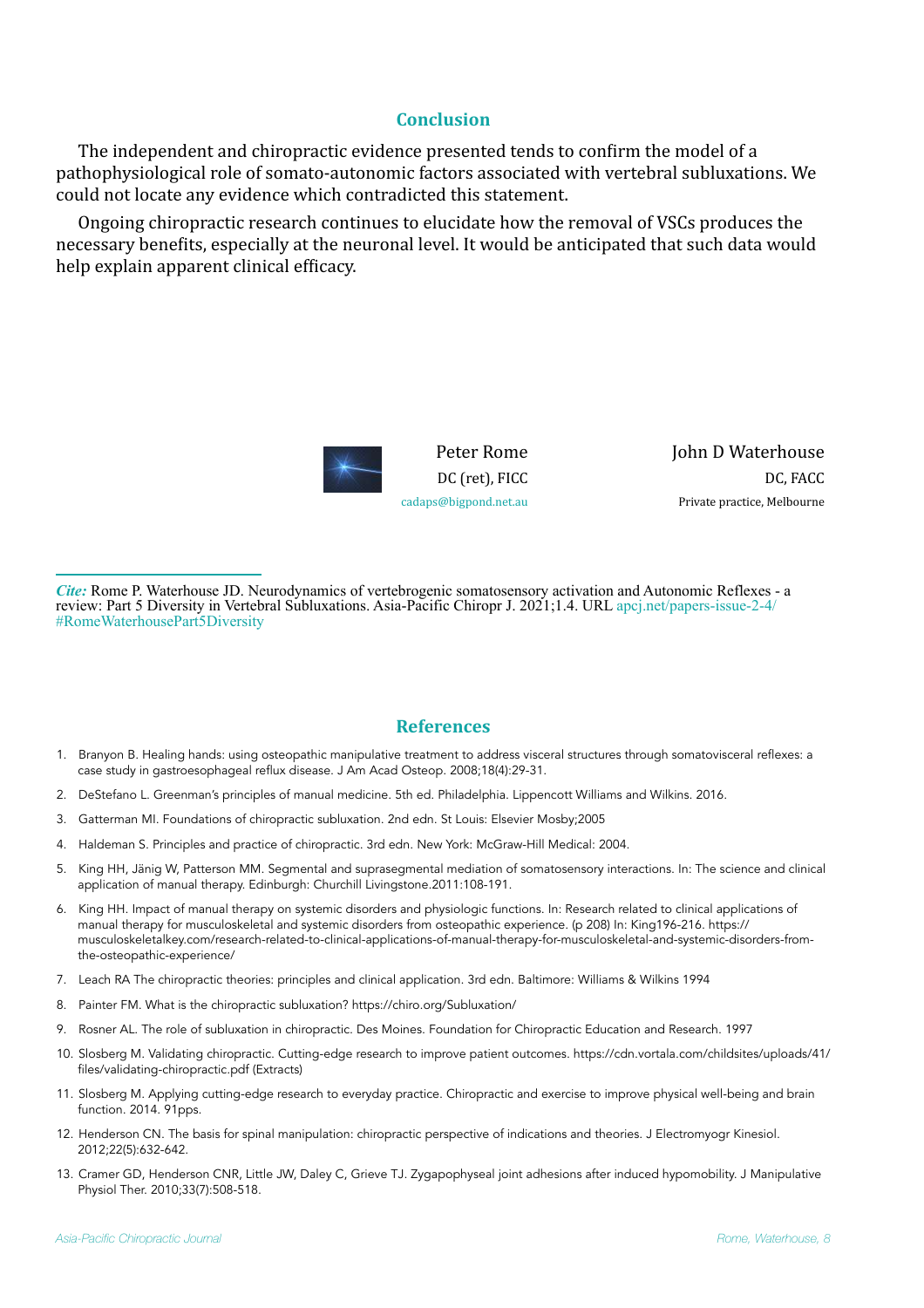- 14. Dishman RW. Static and dynamic components of the chiropractic subluxation complex: a literature review. J Manipulative Physiol Ther. 1988;11(2):98-107.
- 15. Seaman DR, Winterstein JF. Dysafferentation: a novel term to describe the neuropathophysiological effects of joint complex dysfunction. A look at likely mechanisms of symptom generation. J Manipulative Physiol Ther. 1998;21(4):267-80.
- 16. Leach RA. (7, p 89-119)
- 17. Beck R. Functional neurology for practitioners of manual medicine. London. Elsevier Health Sciences. 2011:321.
- 18. Mootz RD. Theoretical models of subluxation. Chapter 10. In: Gatterman MI. Foundations of chiropractic subluxation. 2nd edn. St Louis: Elsevier Mosby;2005;227-244. Also at: Mootz RD. Theoretical models of subluxation. Chapter 10. In: Physical medicine and rehabilitation. 2016. https://musculoskeletalkey.com/theoretic-models-of-subluxation/
- 19. Kent C. Models of vertebral subluxation: a review. J Vert Subluxation Res. 1996;1(1):1-7
- 20. Gongal'skiǐ, VV, Moroz NF. [Vertebral joint meniscoids in the norm and in functional blocking of the vertebral segment. Lik Sprava. 2002;2:96-99.
- 21. Leach RA. (7) p 97
- 22. Tozzi P. A unifying neurofasciogenic model of somatic dysfunction underlying mechanisms and treatment. J Bodyw Mov Ther. 2015;19(2):310-26.
- 23. Heilig D, The thrust technique. J Am Osteop Assoc. 1981;81(4):244-8
- 24. Garcia F, Forrester B. The neuro sensormotor integrator. Carrick Institute. https://carrickinstitute.com/citv-technology-review-the-nsiunit/
- 25. Sato A, Sato Y, Schmidt RF. The impact of somatosensory input on autonomic functions. In: Blaustein MP, Grunicke H, Pette D, Schultz G, Schweiger M. (eds). Rev Physiol Biochem Pharmacol. Berlin: Springer;1997;130:1-2,138,231,258
- 26. Lantz CA. Immobilization degeneration and the fixation hypothesis of chiropractic subluxation. Chiropr Research J 1988;1(1):21-46
- 27. Leach RA. (7) p 214-5
- 28. Fryer G, Morris T, Gibbons P. Paraspinal muscles and intervertebral dysfunction: part two. J Manipulative Physiological Ther. 2004;27:348-57.
- 29. Senzon S. The chiropractic vertebral subluxation. Parts 1 -10. J Chiropr Humanit. 2018;25C:10-168,
- 30. Rome PL. Medical evidence recognising the vertebral subluxation complex. Chiropr J Aust. 2016;44(4):304-307
- 31. Rome PL, Waterhouse JD. Evidence informed vertebral subluxation a diagnostic and clinical imperative. J Philos Principles Prac Chiropr. 2019; Dec 2;12-34
- 32. Index to Chiropractic Literature. [https://www.chiroindex.org/?advanced\\_search=1#results](https://www.chiroindex.org/?advanced_search=1#results)
- 33. Osteopathic Medical Digital Repository. https://ostemed-dr.contentdm.oclc.org/digital/search/advanced
- 34. Ernst E. Subluxation, a myth that is deeply ingrained in the chiropractic mind-set. Feb 2015. [https://edzardernst.com/2015/02/](https://edzardernst.com/2015/02/subluxation-a-myth-that-is-deeply-ingrained-in-the-chiropractic-mind-set/) [subluxation-a-myth-that-is-deeply-ingrained-in-the-chiropractic-mind-set/](https://edzardernst.com/2015/02/subluxation-a-myth-that-is-deeply-ingrained-in-the-chiropractic-mind-set/)
- 35. WHO guidelines on basic training and safety in chiropractic. 2005 https://www.who.int/medicines/areas/traditional/Chiro-Guidelines.pdf
- 36. Sato A, Sato Y, Schmidt RF.(25) p 138
- 37. Desmarais A, Descarreaux M, Houle S, Piché M. Tuning the gain of somato-sympathetic reflexes by stimulation of the thoracic spine in humans. Neurosci Lett. 2011;490(2):107-111. doi: 10.1016/j.neulet,12,037
- 38. Keller TS, Colloca CJ, Moore RJ. Increased multiaxial lumbar motion responses during multi-impulse mechanical force manually assisted spinal manipulation. Chiropr Osteop 2006;14:6. doi:10.1186/1746-1340-14-6
- 39. Colloca CJ, Keller TS. Harrison DE, et al. Spinal manipulation force and duration affect vertebral movement and neuromuscular response. Clin Biomech. 2006;21(3):254-62
- 40. Burns L, Chandler LC, Rice RW. Pathogenesis of visceral disease following vertebral lesions. .Am Osteop Assoc, Chicago 1948. (Note Dr Burns has also published at length on her extensive research, particularly in the J Am Osteop Assoc and the AT Still Research Institute Bulletin.
- 41. Cleveland CS. Researching the subluxation of the domestic rabbit: a pilot research program conducted at the Cleveland Chiropractic College. Pub Cleveland Chiropractic College, Kansas City, Missouri, 24pps. (See also Sci Review Chiropr. Aug 1965;(4):5-28 .
- 42. Rosner A. Getting down to brass tacks: The neurophysiology of spinal manipulation. Dynamic Chiropr. 2015;8(9): [http://](http://www.dynamicchiropractic.ca/mpacms/dc_ca/columnist_other_articles.php?id=1591) [www.dynamicchiropractic.ca/mpacms/dc\\_ca/columnist\\_other\\_articles.php?id=1591.](http://www.dynamicchiropractic.ca/mpacms/dc_ca/columnist_other_articles.php?id=1591)
- 43. Cramer G, Henderson C, Khalsa P, Pickar J. Animal models. In: Basic science research related to chiropractic spinal adjusting: the state of the art and recommendations. J Manipulative Physiol Ther 2006;29(9):726-761.
- 44. Henderson CNR. Animal models in the study of subluxation and manipulation: 1964-2004. In: Gatterman MI. (3) p-47-103.
- 45. Rome PL. Terminology relating to the vertebral subluxation complex and the manipulative sciences. (Part 1) Chiropr J Aust 2017;45(2):73-89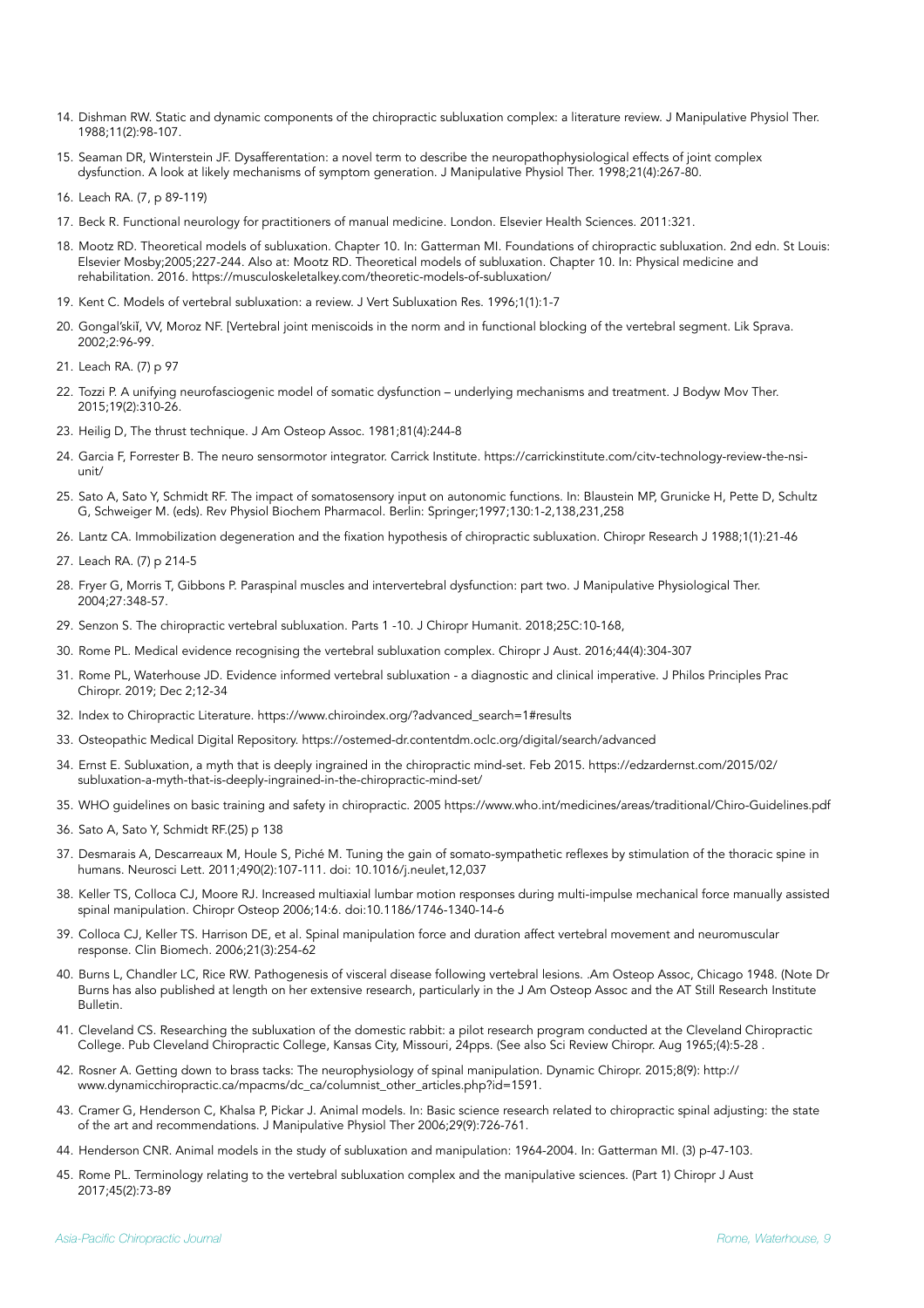- 46. Rome PL. Terminology relating to the vertebral subluxation complex and the manipulative sciences. (Part 2) Chiropr J Aust 2017;45(2):90-130
- 47. Rome PL. Usage of chiropractic terminology in the literature: 296 ways to say "subluxation". Complex issues of the vertebral subluxation. Chiro Tech 1996;8(2):49-60
- 48. Pickar JG. Neurophysiological effects of spinal manipulation. Spine J 2002;2(5):357-371,
- 49. Colloca CJ, Keller TS, Gunzburg R, Vandeputte K, Fuhr AW. Neurophysiologic response to intraoperative lumbosacral spinal manipulation. J Manipulative Physiol Ther. 2000;23(7):447-457
- 50. Colloca CJ, Keller TS, Gunzburg R, Neurophysiologic characterisation of in vivo lumbar spinal manipulation Part II. Neurophysiological response. J Manipulative Physiol Ther. 2003;26(9):579-547
- 51. de Luca KE, Parkinson L, Haldeman S, Byles JE, Blyth F. The relationship between spinal pain and comorbidity: a cross-sectional analysis of 579 community-dwelling, older Australian women. J Manipulative Physiol Ther 2017;40(7):459-466
- 52. Wyke B. Articular neurology a review. Physiotherapy 1972;58(3):94-99
- 53. Giles LGF. Back off, memoir of the vicissitudes of a complementary health practitioner. San Francisco. Blurb.com.2017:14-20
- 54. Giles LG, Tayloe JR, Cockson A. Human zygapophyseal joint synovial folds. ACTA Anat (Basel). 1986;126(2):110-114.
- 55. Giles LG, Harvey AR. Immunohistochemical demonstration of nociceptors in the capsule and synovial folds of human zygapophyseal joints. Br J Rheumatol 1987;26(5):362-365
- 56. Lee H-S, Salter DM. Biomechanics of cartilage and osteoarthritis. 2015. http://dx.doi.org/10.5772/60011 https://cdn.intechopen.com/ pdfs-wm/48287.pdf P 45
- 57. Zimny ML. Mechanoreceptors in articular tissues. Am J Anat 1988;182(1):16-32. [http://www.biology-pages.info/M/](http://www.biology-pages.info/M/Mechanoreceptors.html#Proprioception) [Mechanoreceptors.html#Proprioception.](http://www.biology-pages.info/M/Mechanoreceptors.html#Proprioception)
- 58. Dwyer A, Aprill C, Bogduk N. Cervical zygapophyseal joint pain patterns. I: A study of normal volunteers. Spine. 1990;15(6):453-7.
- 59. Aprill C, Dwyer A, Bogduk N. Cervical zygapophyseal joint pain patterns. II: A clinical evaluation. Spine. 1990;15(6):358-61.
- 60. Dreyfuss P, Tibiletti C, Dwyer CJ. Thoracic zygapophyseal joint pain patterns. A study in normal volunteers. Spine. 1994;19(7):807-811.
- 61. Kirpalani D, Mitra R. Cervical facet joint dysfunction: a review. Arch Phys Med Rehab. 2008;89:770-4
- 62. Firth JN. A textbook on chiropractic symptomatology 2nd edn. Self Published 1921.
- 63. Palmer DD. The science, art and philosophy of chiropractic. Portland: Portland Printing House Co. 1910:913-970
- 64. Winsor H. Sympathetic segmental disturbances. The evidence of the association in dissected cadavers of visceral disease with vertebrae deformities of the same sympathetic segment. New York Med Times Nov 1921;XLIX(ii):267-271. [Also summary [http://www.dorn](http://www.dorn-method.com/pdf/WinsorMDArticleSympatheticSegmentalDisturbances.pdf)[method.com/pdf/WinsorMDArticleSympatheticSegmentalDisturbances.pdf\]](http://www.dorn-method.com/pdf/WinsorMDArticleSympatheticSegmentalDisturbances.pdf)
- 65. Warren J. Could 50 autopsies in 1921 have revealed the keys to long life? <http://drjaywarren.com/windsors-autopsies/> . 2017
- 66. Jänig W, McLachlanEM. Specialized functional pathways are the building blocks of the autonomic nervous system. J Autonom Nerv Syst 1992;41(1-2):3-13
- 67. Jänig W, Häbler HJ. Specificity in the organization of the autonomic nervous system: a basis for precise neural regulation of homeostatic and protective body functions. Prog Brain Res 2000;122:351-367
- 68. Sato A, Sato Y, Schmidt RF. (25) p78.
- 69. Cramer GD, Darby S. Basic and clinical anatomy of the spine, spinal cord, and ANS. St Louis: Mosby;1995: Table 1. p342 .
- 70. He Z-B, Lv Y-K, Li H, et al. Atlantoaxial misalignment causes high blood pressure in rats: a novel hypertension model. Biomed Res Int 2017.16: 5986957
- 71. Fraser DM. T3 Syndrome. In: Paterson JK, Burns L, editors. Back Pain an international review. Dordrecht: Kluwer Academic, 1990;387-390
- 72. McGuckin N. The T4 Syndrome. In: Grieve GP, ed. Modern manual therapy of the vertebral column. New York: Churchill Livingstone, 1986;370-376
- 73. DeFranca GG, Levine LJ. The T4 Syndrome. J Manipulative Physiol Ther 1995;18(1):34-37.
- 74. Hamberg J, Lindall O. Angina pectoris symptoms caused by thoracic spine disorders. Acta Med Scand Suppl 1981;644:84-86
- 75. Lujan HL, Janbaih H, DiCarlo SE. Dynamic interaction between the heart and its sympathetic innervation following T5 spinal cord transection. J Applied Physiol 2012;113(8):1332-1341.
- 76. Lewit K. Manipulative therapy in rehabilitation of the locomotor system. London: Butterworths, 1985;339-340.
- 77. Rome PL. Anterior T6 subluxation syndrome: neurospinal dysfunction within a vertebral subluxation complex. Chiropr J Aust. 2000;30(4):127-137.
- 78. Kameith H. [The thoracic spine as a pathogenic factor.] Arch Orthop Unfallchir. 1958;49(6):585-606. (German) (Pubmed English extract) (Cited as 'Pathogenic importance of the thoracic portion of the vertebral column.' JAMA. 1958:Nov 15:1586.)